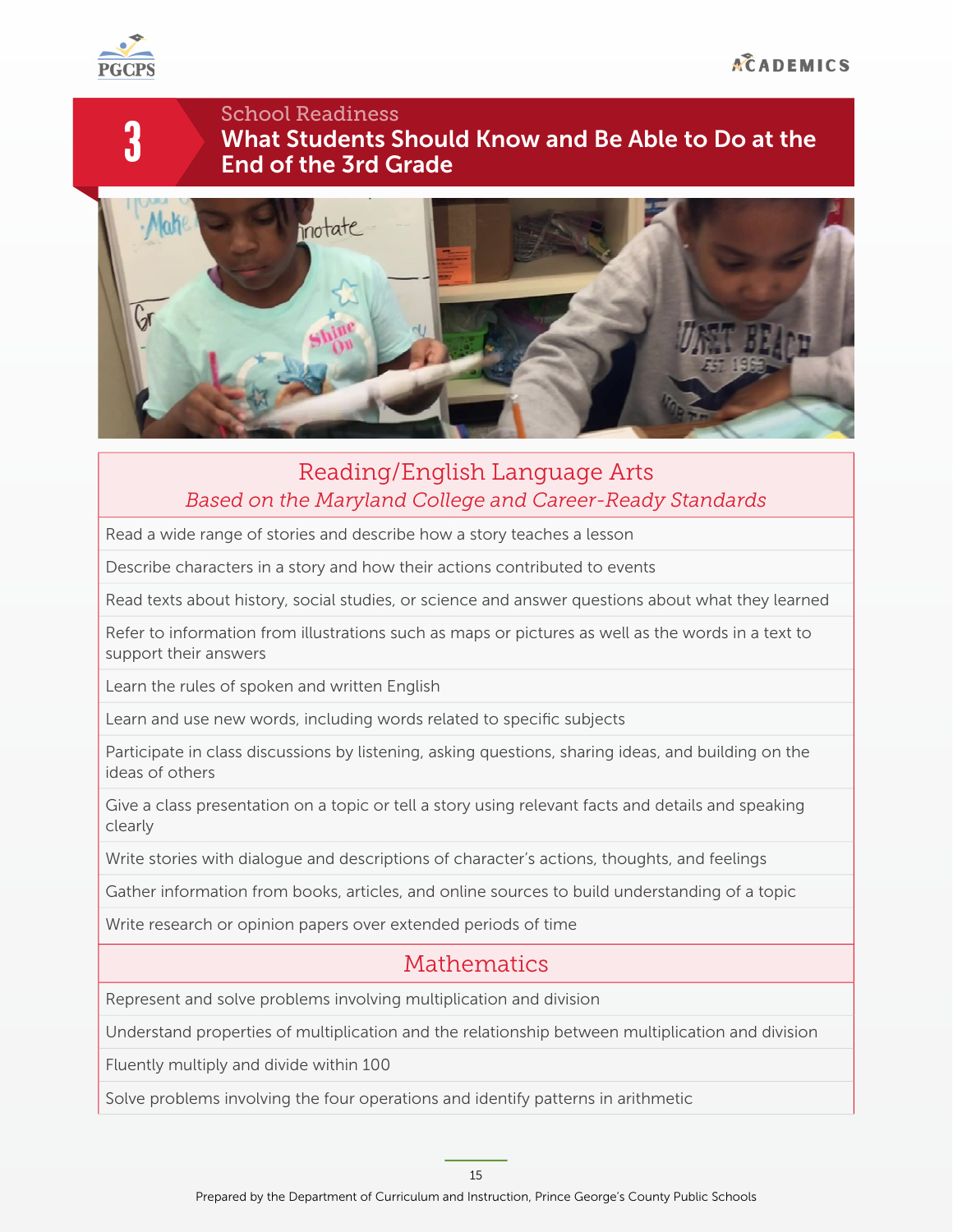

3

## School Readiness What Students Should Know and Be Able to Do at the End of the 3rd Grade



Develop understanding of fractions as numbers

Represent fraction models and show fractions on a number line

Solve problems involving measurement and estimation of intervals of time, liquid volumes, and masses of objects

Represent and interpret data

Understand concepts of area and relate area to multiplication and addition

Recognize perimeter as an attribute of plane figures and distinguish between linear and area measures

### Science

#### *Next Generation Science Standards (NGSS)*

Students should be able to use the 3-Dimensions of the NGSS (Science and Engineering Practices, Disciplinary Core Ideas, and Cross-Cutting Concepts) to unpack and explain relevant grade-level phenomena

Make a claim of a design-solution that reduces the impact of weather-related hazards

Investigate the efects of balanced and unbalanced forces on the motion of an object

Solve a problem by applying scientific ideas about magnets

Develop models to describe how organisms have unique and diverse life cycles

Construct an explanation about how individual characteristics provide advantages for survival, mating and reproducing

Make a claim to a solution for problem solving environmental changes and types of plant and animals that live there

Analyze and interpret data from fossils that lived long ago